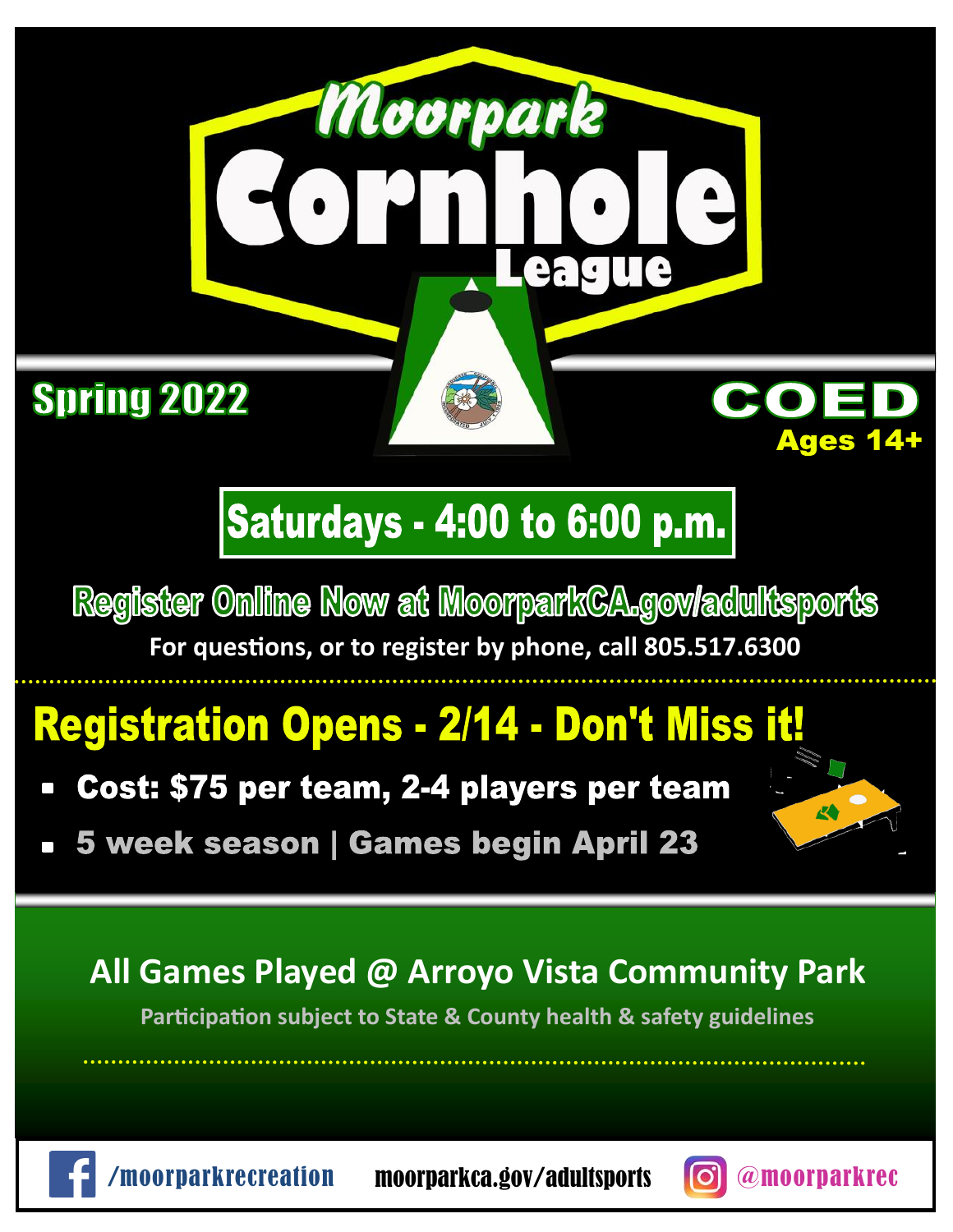# Registration

- Team registration is open now through April 15, 2022.
- League begins Saturday, April 23, 2022
- League fees, deposit form, and registration application are due at time of registration.
- To register, submit league fees and registration application:
	- $\Rightarrow$  In person to—Arroyo Vista Recreation Center at 4550 Tierra Rejada Road in Moorpark
	- $\Rightarrow$  By mail to—Recreation Division, 799 Moorpark Ave., Moorpark CA 93021
	- $\Rightarrow$  By e-mail to—avrc@moorparkca.gov (paperwork only)
- Registration is not finalized until all paperwork is received.
	- $\Rightarrow$  Legible and complete rosters must be turned in on or before team's first game.

## Mandatory Manager's Meeting

#### **Monday, April 18, 2022**

**Time: 6:00 PM** 

**Location: Arroyo Vista Recreation Center - 4550 Tierra Rejada Road** 

*Team manager, assistant manager, or other representative must attend the meeting. \$25 fee deducted from deposit for teams who do not attend.*

League rules, expectations, and future improvements will be discussed. Revised rule handbooks will be distributed.

*Playoff winners receive choice of one:*

*A. Championship Apparel (Max Qty. 4) B. \$25 off next season's registration fees* 

*C. Sponsor Plaque and \$10 off next season's registration fees*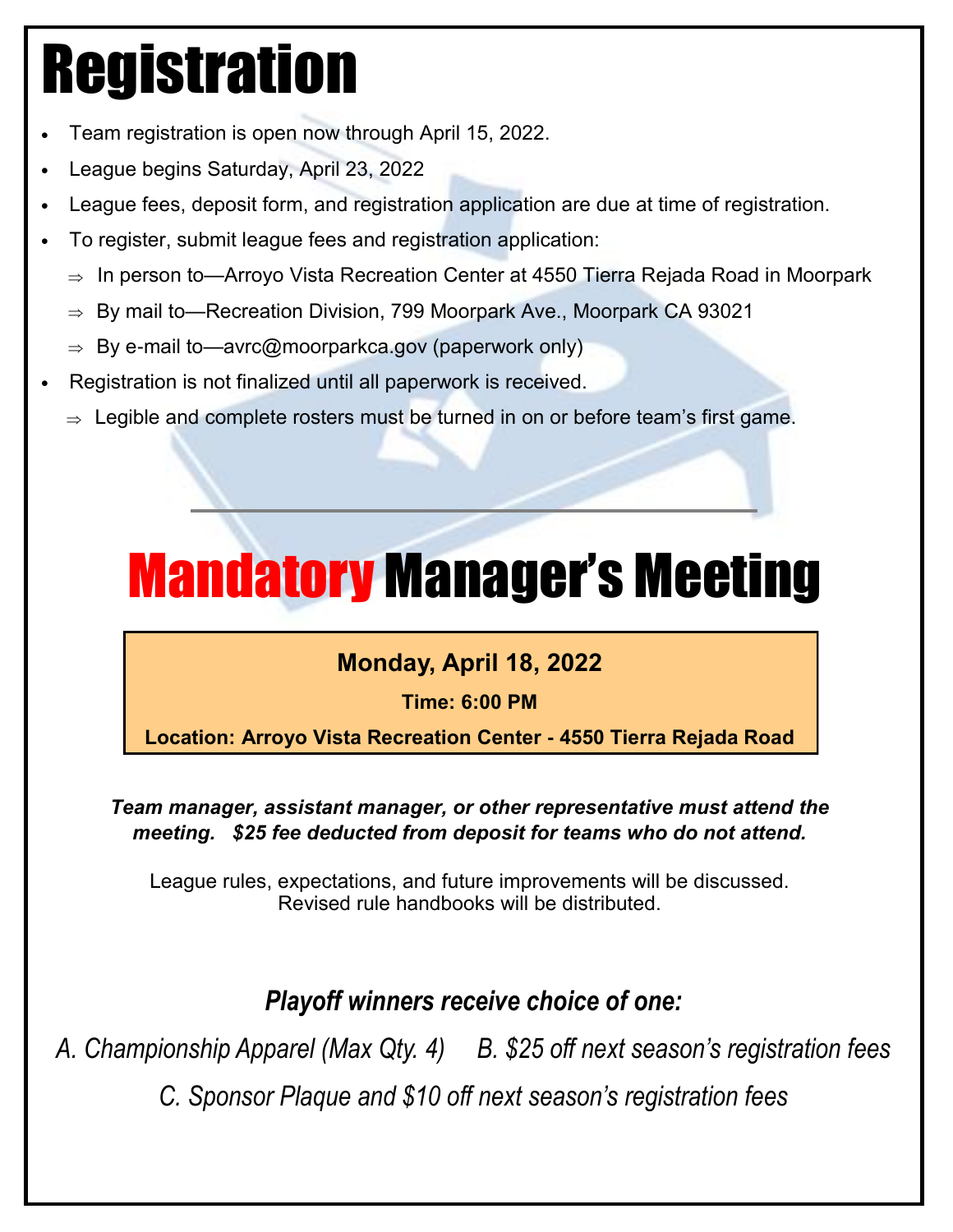|                                                                                                                                       | City of Moorpark<br><b>Recreation Division</b><br><b>REGISTRATION APPLICATION</b><br><b>ADULT CORNHOLE LEAGUE SPRING 2022</b><br>MUST BE TURNED IN AT TIME OF REGISTRATION |  |  |  |  |
|---------------------------------------------------------------------------------------------------------------------------------------|----------------------------------------------------------------------------------------------------------------------------------------------------------------------------|--|--|--|--|
|                                                                                                                                       |                                                                                                                                                                            |  |  |  |  |
|                                                                                                                                       |                                                                                                                                                                            |  |  |  |  |
|                                                                                                                                       |                                                                                                                                                                            |  |  |  |  |
|                                                                                                                                       | $HOME (\_\_)$                                                                                                                                                              |  |  |  |  |
|                                                                                                                                       |                                                                                                                                                                            |  |  |  |  |
|                                                                                                                                       |                                                                                                                                                                            |  |  |  |  |
|                                                                                                                                       | $HOME (\_\_)$                                                                                                                                                              |  |  |  |  |
| <b>TEAM TYPE:</b> New <b>Returning Modified</b> (returning with >50% new players)<br>LEAGUE FEES: Regular - \$75 (Register 2/14-4/15) |                                                                                                                                                                            |  |  |  |  |
| <b>PAYMENT OPTIONS:</b>                                                                                                               | 1. Check (made payable to "City of Moorpark")<br>Drop-off: 4550 Tierra Rejada Rd., Moorpark<br>Mail: 799 Moorpark Ave., Moorpark CA 93021                                  |  |  |  |  |
|                                                                                                                                       | 2. Cash (drop-off only)                                                                                                                                                    |  |  |  |  |
| 3. Visa/MasterCard (by phone only, 805-517-6300)                                                                                      |                                                                                                                                                                            |  |  |  |  |
|                                                                                                                                       |                                                                                                                                                                            |  |  |  |  |
| <b>OFFICE USE ONLY</b>                                                                                                                |                                                                                                                                                                            |  |  |  |  |
| Notes (roster, playoff info, etc.): Notes (roster, playoff info, etc.):                                                               |                                                                                                                                                                            |  |  |  |  |